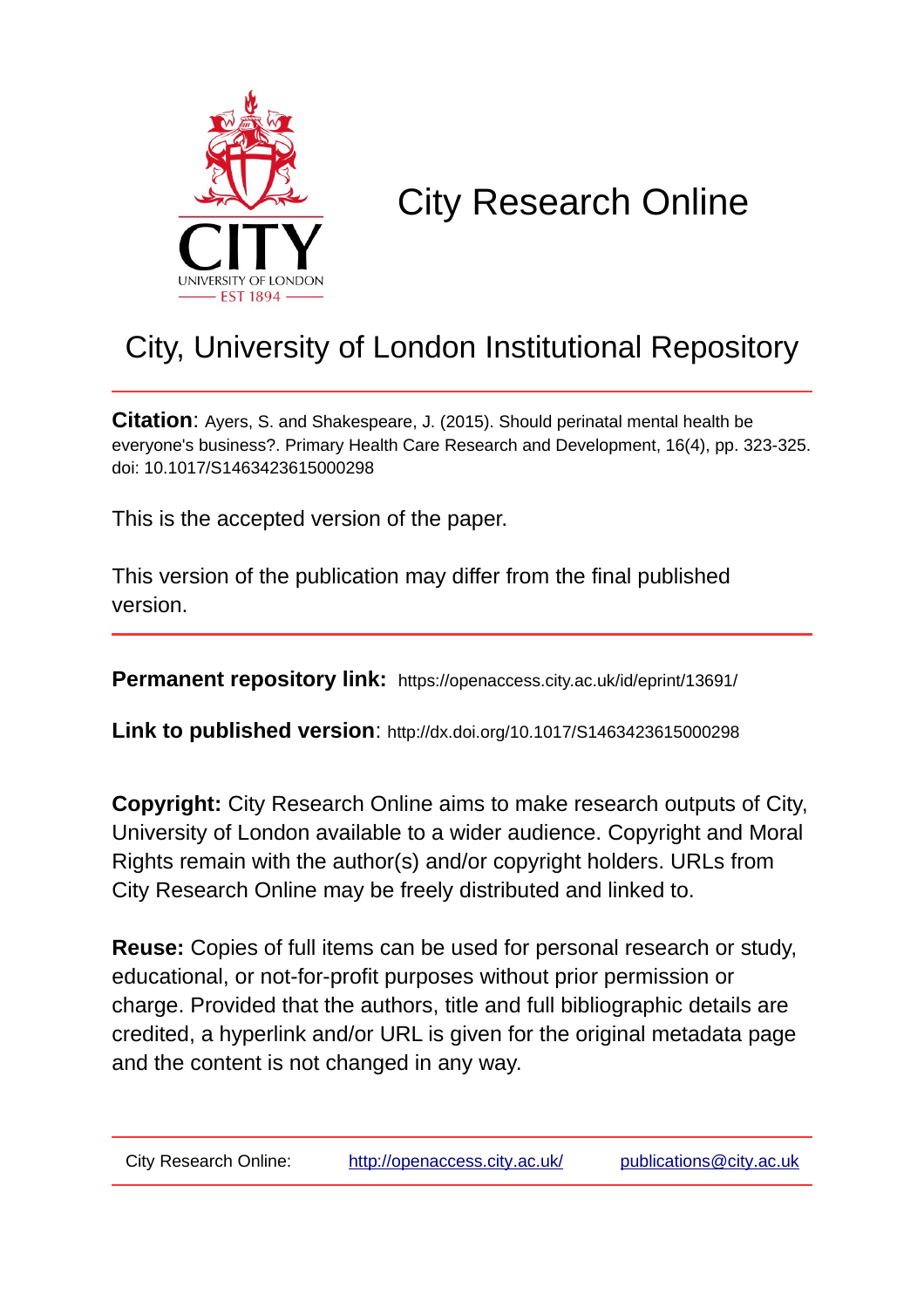RUNNING HEAD: Perinatal mental health

Editorial for Primary Health Care Research and Development

## **Should perinatal mental health be everyone's business?**

Susan Ayers<sup>1</sup> and Judy Shakespeare<sup>2</sup>

<sup>1</sup> Centre for Maternal and Child Health Research, City University London, London, UK

<sup>2</sup> Royal College of General Practitioners, London, UK

Word count: 1770 words

\*Corresponding author: Susan Ayers

Centre for Maternal and Child Health Research, School of Health Sciences, City University London, Northampton Square, London, EC1V 0HB, UK. Telephone +44 (0)207 040 5834; Facsimile: +44 (0)207 040 5808; E-mail: [Susan.Ayers@city.ac.uk](mailto:Susan.Ayers@city.ac.uk)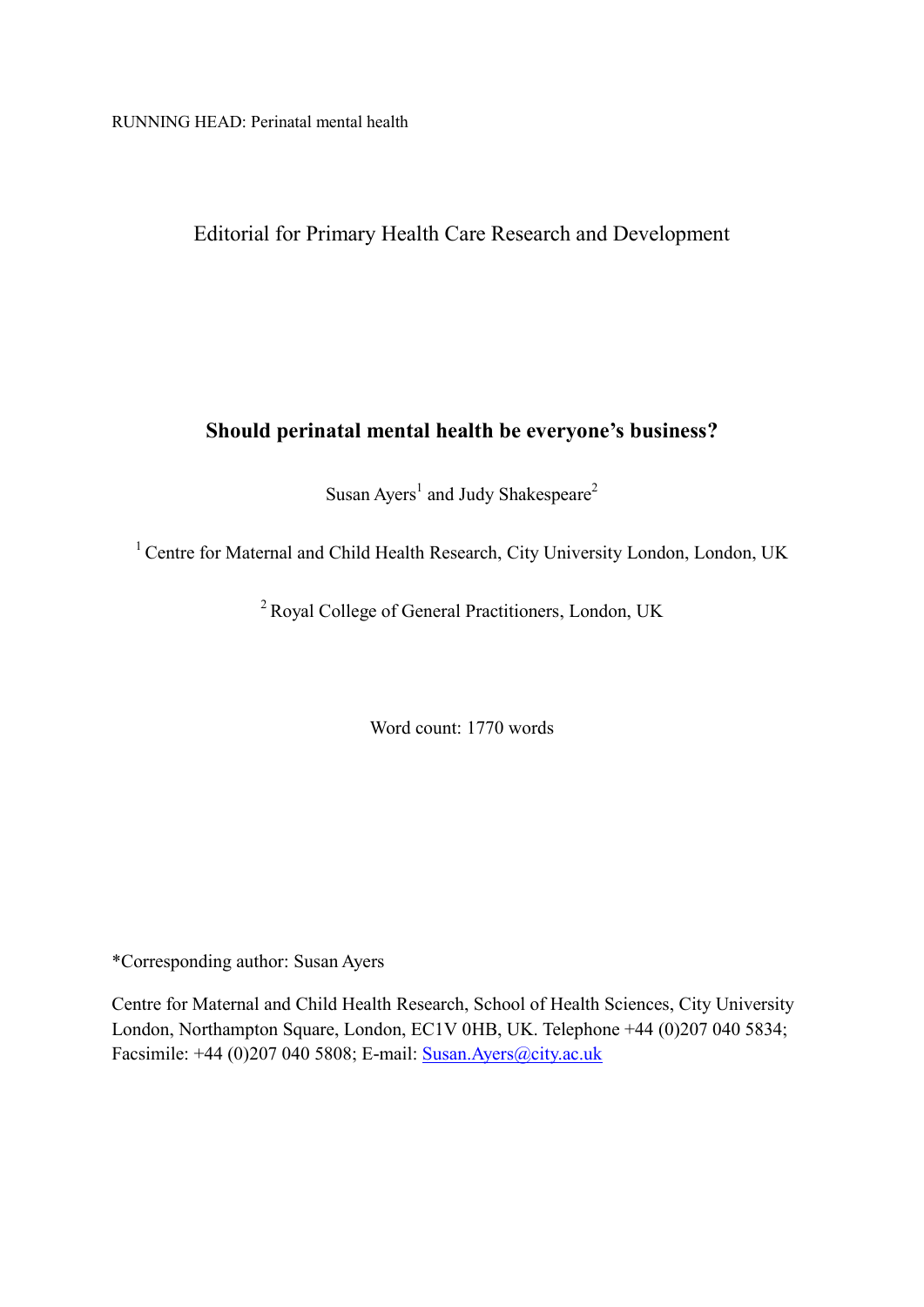Although pregnancy and birth are a positive time for most women, between 10 and 20% of women suffer from mental health problems during this time. Mental health problems can arise in pregnancy or after birth and most commonly consist of anxiety, depression, posttraumatic stress disorder following a difficult birth and stress-related conditions such as adjustment disorder. Severe postnatal mental illness, such as puerperal psychosis, is less common but is one of the leading indirect causes of maternal death (MBRRACE, 2014). In the UK there has been increased awareness of the importance of perinatal mental health in recent years, which has prompted a demand for change in prioritisation and health services. In this editorial we consider some of the factors that contributed to this and the challenges we face if we are to implement change in primary care. In doing so, we do not provide an exhaustive list but focus on contributors that may be useful to consider. We also outline the argument for why perinatal mental health should be everyone's business.

A significant factor in increasing awareness of perinatal mental health in the UK was the formation of the Maternal Mental Health Alliance (MMHA). This has over 60 member organisations, including many associated with primary health care such as the Royal College of General Practice, Institute of Health Visiting, Royal College of Midwives, and NHS England. In 2014 the MMHA launched a campaign for perinatal mental health entitled 'Everyone's Business' which included a map of perinatal mental health services produced by the Royal College of Psychiatrists. This showed significant variation in services across the UK and that services are limited, with 40% of the UK having no specialist perinatal mental health provision [\(www.everyonesbusiness.org.uk\)](http://www.everyonesbusiness.org.uk/). Where services do exist they ranged from one specialist mental health nurse or psychiatrist to complete specialist perinatal community teams and inpatient mother and baby units. However, full specialist community perinatal services are rare. This and other factors mean that approximately half of women with perinatal mental health problems are not identified or treated despite regular contact with maternity services (Baur, Parsonage, Knapp, Iemmi & Adelaja, 2014).

So why should perinatal mental health be everyone's business? The arguments for this are compelling. There is now substantial evidence that maternal mental health problems are associated with a variety of adverse outcomes for women and children. The impact on women and children varies according to the timing (pre- and/or postnatal) and type of mental illness, and there are still gaps in our knowledge but overall the evidence is convincing. In this issue Peter Cooper and colleagues outline the evidence that postnatal depression is associated with a poorer relationship between the mother and baby, and consequently with poor child development. Anxiety and PTSD in pregnancy are associated with increased risk of preterm birth (Ding, Wu, Xu, Zhu, Jia, Zhang, Huang, Zhu, Hao & Tao, 2014). For example, a study of 2,654 women in the USA found those with PTSD in pregnancy had a 2.5 greater risk of preterm birth (Yonkers, [Smith,](http://www.ncbi.nlm.nih.gov/pubmed/?term=Smith%20MV%5BAuthor%5D&cauthor=true&cauthor_uid=24920287) [Forray,](http://www.ncbi.nlm.nih.gov/pubmed/?term=Forray%20A%5BAuthor%5D&cauthor=true&cauthor_uid=24920287) [Epperson](http://www.ncbi.nlm.nih.gov/pubmed/?term=Epperson%20CN%5BAuthor%5D&cauthor=true&cauthor_uid=24920287) [Costello,](http://www.ncbi.nlm.nih.gov/pubmed/?term=Costello%20D%5BAuthor%5D&cauthor=true&cauthor_uid=24920287) [Lin,](http://www.ncbi.nlm.nih.gov/pubmed/?term=Lin%20H%5BAuthor%5D&cauthor=true&cauthor_uid=24920287) [Belanger](http://www.ncbi.nlm.nih.gov/pubmed/?term=Belanger%20K%5BAuthor%5D&cauthor=true&cauthor_uid=24920287) et al., 2014). There is also evidence that anxiety in pregnancy has an impact on the developing fetus. Studies of stress, anxiety and depression in pregnancy show these are associated with altered patterns of fetal behaviour and heart rate responses (Kinsella & Monk, 2009). Postnatal follow-up shows infants of women who are anxious are more likely to show fearful or anxious behaviour and more at risk of poor development and adverse outcomes such as ADHD (Talge, Neal &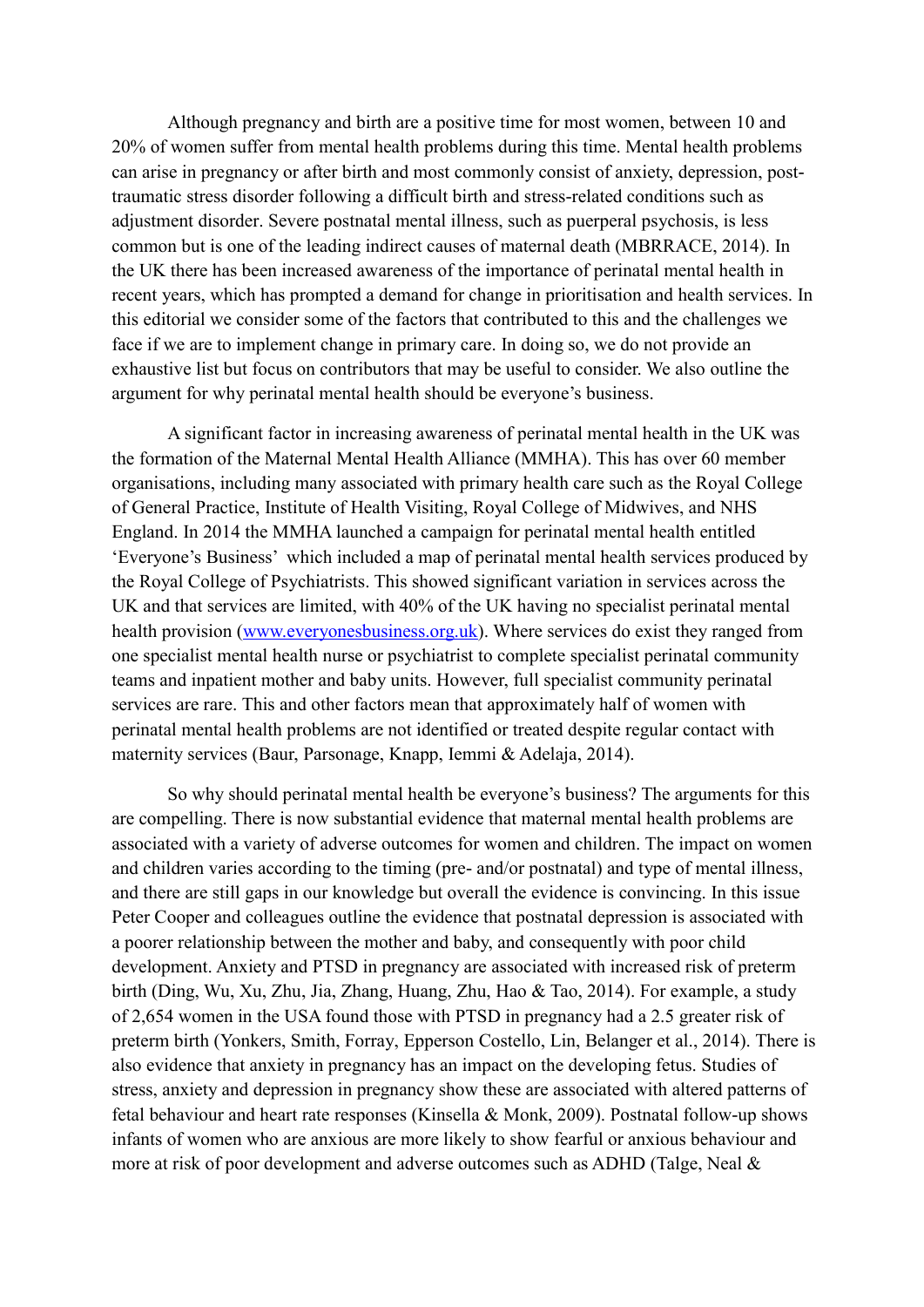Glover, 2007). Stress hormones and epigenetic mechanisms are thought to underlie the effect of women's emotional state in pregnancy on the developing baby (Wadhwa, 2005).

The economic argument is also compelling. A recent economic analysis estimated the cost to the UK society of not treating perinatal mental health problems is £8.1 billion per annual cohort of women giving birth. The majority of this cost (72%) was attributable to long term adverse consequences for the child. The direct cost to national health and social services was estimated as £1.2 billion. In contrast, the cost of providing perinatal mental health services to the standard specified by national guidelines is £0.28 billion (Baur et al 2014). From a public health perspective a strategy for preventing perinatal mental health problems and treating them effectively has the potential to prevent significant long-term burden of illhealth and problems in children. Evidence based guidelines are available that outline effective treatments for the mother (NICE 2014; SIGN 2012).

Politically, members of parliament have been critical in highlighting perinatal mental health as a national priority. An all-party parliamentary group (APPG) with representatives from all main political parties has looked at how to optimise the health of women and children from conception to age 2. This group made recommendations about the need to prioritise perinatal mental health and ensure services are available for women and families in their manifesto *1001 Critical Days* (2013) and later inquiry report *Building Great Britons* (2015). The UK government subsequently allocated £75 million to perinatal mental health in the 2015 budget.

A variety of factors also enable women with perinatal mental health problems to have influence. Social media enables women with perinatal mental health problems to lobby politicians and healthcare organisations directly. For example, Kathryn Grant who blogs about her experiences [\(www.bumpsandgrind.blogspot.co.uk\)](http://www.bumpsandgrind.blogspot.co.uk/) and Rosey Wren who runs a twitter support group (@PNDandme). Families of women who have died from perinatal mental illness are also active such as Lucie Holland's petition on behalf of her sister Emma; and Chris Bingley's campaign on behalf of his wife Joanna (www.joebingleymemorialfoundation.org.uk). Social media helps people join forces with each other and relevant organisations to raise awareness and become a frequent and powerful reminder of the need for services. At the same time it has become increasingly common for funders of health research in the UK to specify that research projects should involve members of the public and patients in all aspects of research - from setting the research question to conducting the study.

The evidence base, economic argument, political and social drivers have therefore combined to increase awareness in the UK of the importance of women's perinatal mental health and provide impetus for change. However, implementing change is complex and there are barriers. Primary care in the UK has a potential conflict of interest, as primary care practitioners act as commissioners of specialist services and they also provide a service for women in their practices. If they do not understand the importance of perinatal mental health for their patients they are unlikely to see the need for a specialist service. This is also a time of financial constraints to developing new services, although some new resources have been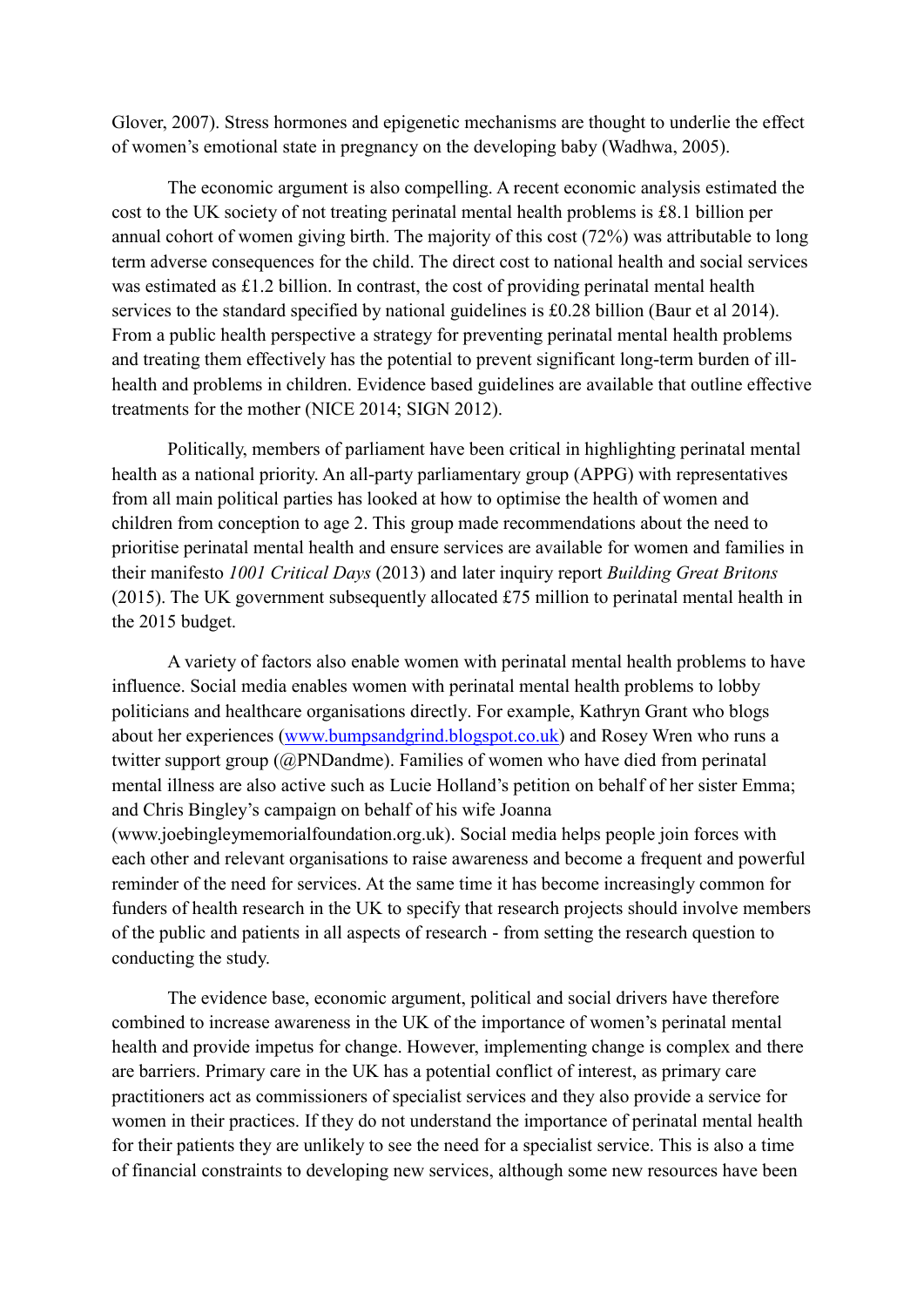made available. A key barrier in the UK is that perinatal mental health is not yet prioritised at a local level, with only 3% of clinical commissioning groups having a strategy for perinatal mental health (APPG, 2015). There is also little universal agreement on which types of services or pathways should be implemented, how they should be funded, structured or organised. This has led to different initiatives being implemented by public, private or third sector organisations; often with little evidence they are effective (Fontein-Kuipers, Nieuwenhuijze, Ausems, Bude & de Vries, 2014). Various recommendations for the types of services and the way they should be structured have been put forward (e.g. Royal College of Psychiatrists, 2001; APPG, 2015) but again evidence for the effectiveness of different approaches is limited (Glover, 2014).

Professional organisations are working to address this. The Royal College of General Practitioners made perinatal mental health a clinical priority with the aim of developing and implementing a strategy for perinatal mental health in primary care. The Institute of Health Visiting has trained perinatal mental health champions across the UK to raise awareness and expertise in nationwide public health services. A report commissioned by the Royal College of General Practitioners entitled *Falling Through the Gaps* identified a number of patient, physician and organisational barriers to identification and treatment of perinatal mental health problems (Khan, 2015). The biggest barrier was lack of identification of women with problems. Other barriers included lack of training for general practitioners (GPs) on perinatal mental health, GPs not feeling confident about managing perinatal mental health problems, time pressure, stigma preventing women asking for help, and women feeling dismissed or overly reassured by GPs when they did ask for help. When perinatal mental health problems were identified the treatment most commonly provided was pharmacotherapy, which may partly reflect the lack of specialist services for practitioners to refer onto (Khan, 2015). Research evidence on diagnosis and treatment of perinatal mental health problems in primary care is notably sparse and focuses almost entirely on postnatal depression. As primary care practitioners are often the first line of care for women with perinatal mental health problems more research is needed on how to effectively identify and treat women with perinatal mental health problems in this context.

In conclusion, this is an exciting time for perinatal mental health in the UK because of the increased momentum for change. However, we still have a long way to go in terms of effecting change. We need to be careful that we are not implementing change without evidence such change is effective. Research is needed on how to improve the identification and treatment of women with perinatal mental health problems in primary care and other services. It is important that policy makers, commissioners, researchers, clinicians and women and families who have experienced perinatal mental illness continue to work together to ensure appropriate and effective care pathways and services are provided.

## **References**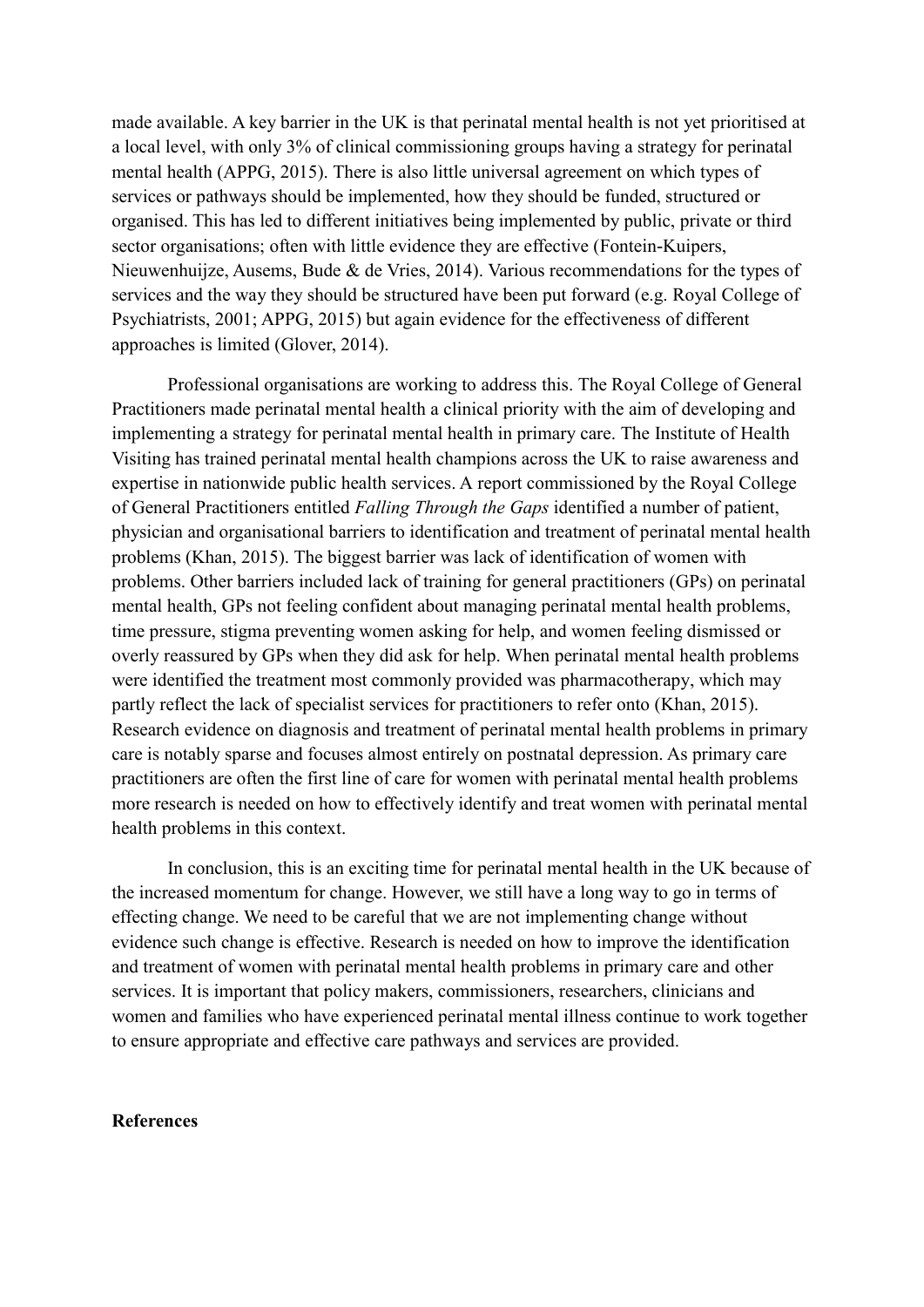All-Party Parliamentary Group for Conception to Age 2 (2015). Building Great Britons. <http://www.1001criticaldays.co.uk/buildinggreatbritonsreport.pdf>

All-Party Parliamentary Group for Conception to Age 2 (2013). The 1001 Critical Days: the importance of the conception to age two period. [http://www.1001criticaldays.co.uk/UserFiles/files/1001\\_days\\_jan28\\_15\\_final.pdf](http://www.1001criticaldays.co.uk/UserFiles/files/1001_days_jan28_15_final.pdf)

Bauer A, Parsonage M, Knapp M, Iemmi V & Adelaja B. (2014). Costs of Perinatal Mental Health Problems. The costs of perinatal mental health problems. London: Centre for Mental Health.

Ding XX, Wu YL, Xu SJ, Zhu RP, Jia XM, Zhang SF, Huang K, Zhu P, Hao JH, Tao FB. (2014). Maternal anxiety during pregnancy and adverse birth outcomes: a systematic review and meta-analysis of prospective cohort studies. Journal of Affective Disorders, 159:103-110.

Fontein-Kuipers YJ, Nieuwenhuijze MJ, Ausems M, Bude L & de Vries R. (2014). Antenatal interventions to reduce maternal distress: a systematic review and meta-analysis of randomised trials. British Journal of Obstetrics and Gynaecology, 121, 389 – 397.

Glover V. (2014). Maternal depression, anxiety and stress during pregnancy and child outcome; what needs to be done. Best Practice and Research Clinical Obstetrics and Gynaecology, 28(1):25-35.

Khan L. (2015). Falling through the gaps: Perinatal mental health and general practice. Royal College of General Practitioners and Centre for Mental Health. London.

Kinsella MT, Monk C. (2009). Impact of maternal stress, depression and anxiety on fetal neurobehavioral development. Clinical Obstetrics and Gynecology, 52(3), 425-440.

Knight M, Kenyon S, Brocklehurst P, Neilson J, Shakespeare J, Kurinczuk JJ (Eds.) on behalf of MBRRACE-UK. Saving Lives, Improving Mothers' Care - Lessons learned to inform future maternity care from the UK and Ireland Confidential Enquiries into Maternal Deaths and Morbidity 2009–12. Oxford: National Perinatal Epidemiology Unit, University of Oxford 2014.

National Institute for Clinical Excellence (2014). Antenatal and postnatal mental health: clinical management and service guidance (CG192). Available at: [http://www.nice.org.uk/guidance/cg192/evidence/cg192-antenatal-and-postnatal-mental](http://www.nice.org.uk/guidance/cg192/evidence/cg192-antenatal-and-postnatal-mental-health-full-guideline3)[health-full-guideline3](http://www.nice.org.uk/guidance/cg192/evidence/cg192-antenatal-and-postnatal-mental-health-full-guideline3)

Royal College of Psychiatrists (2001). CR88. Perinatal Mental Health Services. Recommendations for Provision of Services for Childbearing Women. Royal College of Psychiatrists. London.

Scottish Intercollegiate Guidelines Network (SIGN) **(2012)**. Management of perinatal mood disorders. Edinburgh: SIGN; 2012. (SIGN publication no. 127). Available from: